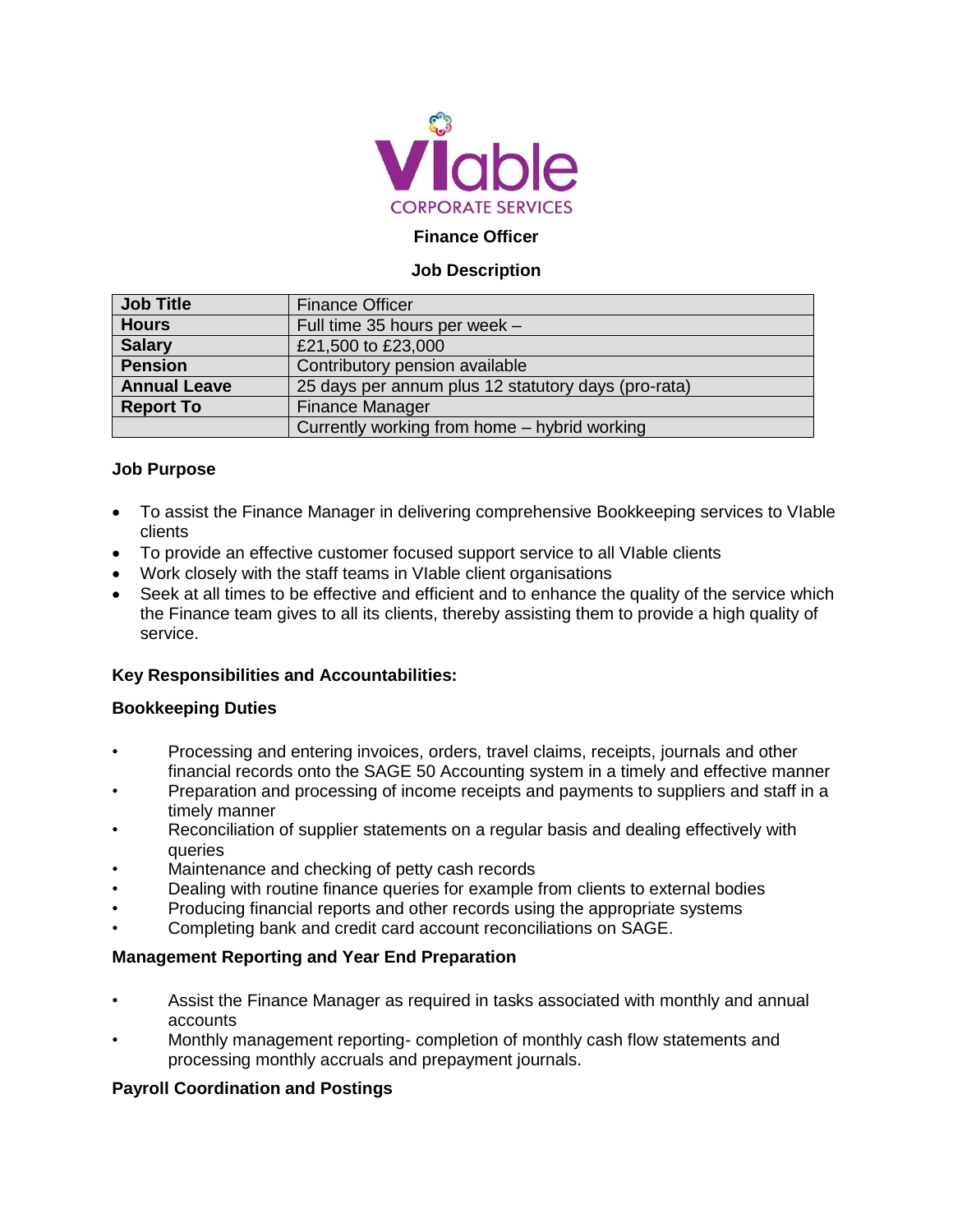- Client Payroll Coordination coordinate payroll data from clients on a monthly basis. Payroll Postings - process monthly salary journals and accounting for salary sacrifice deductions against payments for clients.
- Full reconciliation of pension, net wages, salary deduction and PAYE balance sheet accounts.

## **Year End Duties**

- Producing final trial balances at year end including assisting Finance Manager with reconciliation of all balance sheet accounts.
- Compiling lead schedules and back up documentation to prepare year end audit files (electronic and paper files).

### **General**

The key responsibilities above give a broad outline of the functions of the post. However, these duties must be approached in a flexible manner. The post holder will be expected to adapt to changing circumstances and undertake other duties appropriate to the grade of the post as allocated by your line manager as part of working in a small team to deliver VIable mission, vision and goals. The outline of responsibilities may change from time to time.

- To adhere to existing work practices, procedures, undertake relevant training and development activities and to respond positively to new and alternative systems.
- Attend and contribute to staff meetings and one to one supervision meetings.
- To demonstrate their commitment to Vlable by their regular attendance and the efficient completion of all tasks allocated to them.
- It will be necessary to work with information technology and associated systems in accordance with VIable Policies and Procedures.
- To co-operate with VIable in complying with relevant health and safety legislation, policies and procedures, in the performance of the duties of the post.
- To carry out duties and responsibilities of the post in compliance with VIable's equal opportunities policies.
- To maintain confidentiality and observe data protection and associated guidelines where appropriate.